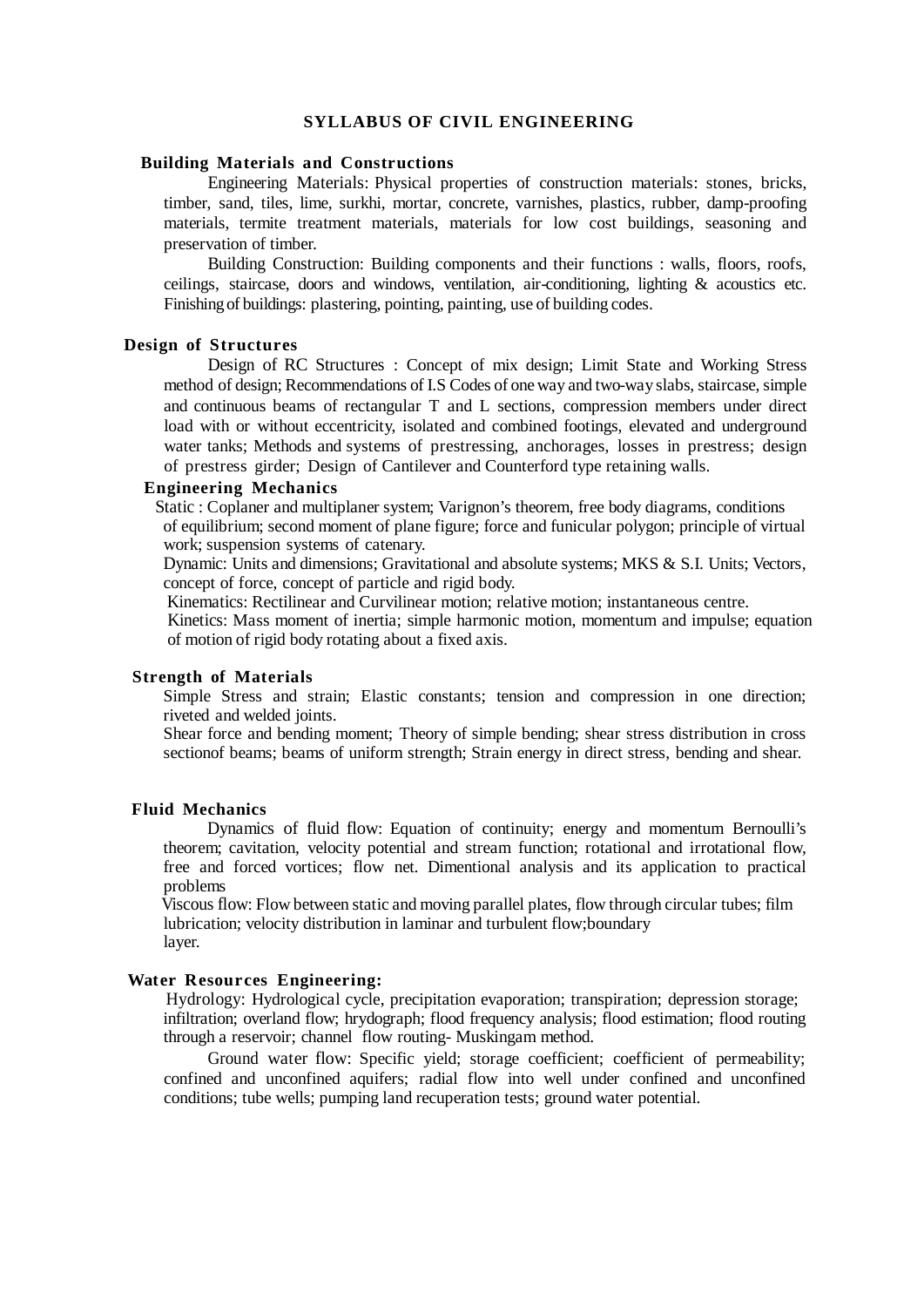#### **Sanitation and Water Supply (Environmental Engineering):**

Sanitation: Site and orientation of buildings; ventilation and damp proof course; house drainage;

conservancy and water-borne systems of waste disposal; sanitary appliances; latrines and urinals.

Disposal of sanitary sewage: Industrial waste; domestic waste; storm sewageseparate and combined systems; flow through sewers; design of sewers; sewer appurtenances-manholes, inlet

junctions, siphon, ejections etc.

Sewer treatment: Working principles; units, chambers; sedimentation tanks; trickling filters;

oxidation ponds; activated sludge; recycling of waste water; septic tanks; soak pit; disposal of sludge.

# **Irrigation Engineering**

Water requirement for crops: Quality of irrigation water; consumptive use of water; water depth and frequency in irrigation; duty of water; irrigation methods and their efficiencies.

Distribution system for canal irrigation: Determination of require canal capacity; canal losses;

alignment of main and distributory canals

Design of canals : Unlined canals in alluvium; the critical tractive stress; principles of sediment

transport; regime theories, lined canals; hydraulic design and cost analysis; drainage behind lining.

Canal structures: Design of regulation works; cross drainage and communication workscross regulators, head regulators, canal aqueducts, metering flumes etc; canal outlets.

Water logging; Its causes and control; design of drainage system; soil salinity

Diversion headworks: Principle and design of weirs of permeable and impermeable foundations; Khola's theory; energy dissipation; stilling basin; sediment excluders

Storage works: Types of dams including earth dam and their characteristics; principles of design; criteria for stability; foundation treatment; joint and galleries; control of seepage.

Spillways: Different types and their suitability; energy dissipation; spillway crest gates. River training: Objectives of river training; methods of river training

## **Soil Mechanics**

 Soil Mechanics : Properties and Classification of soils; Atterburg limits; void ratio; moisture content; permeability-laboratory and field tests (Darcy's Law); seepage and flow nets; flow under hydraulic structures; uplift and quick sand condition; unconfined and direct shear test; triaxial test; earth pressure theories (Rankine's theory and Coulomb's wedge theory); stability of slopes; theories of soil consolidation ( Terzaghi's theory); compaction of soil; rate of settlement; total and effective stress analysis; pressure distribution of soils; Boussinesque and Waterguard theories; soil stabilization.

# **Surveying, Estimation & Costing**

Surveying : General principles: surveying instruments and their adjustments; recording of survey observations; plotting of maps and sections; errors and their adjustments. Measurement of distances, direction and heights; correction to measured lengths and bearings; correction for local attraction; measurement of horizontal and vertical angles; leveling operations; refraction and curvature correction. Chain and compass survey; theodolite and techeometric traversing; traverse computation; plan table survey; solution of two and three points problems; contour surveying. Setting out directions and grades; types of curves; setting out of curves and excavation lines for building foundations. Field astronomy; concept of global positioning